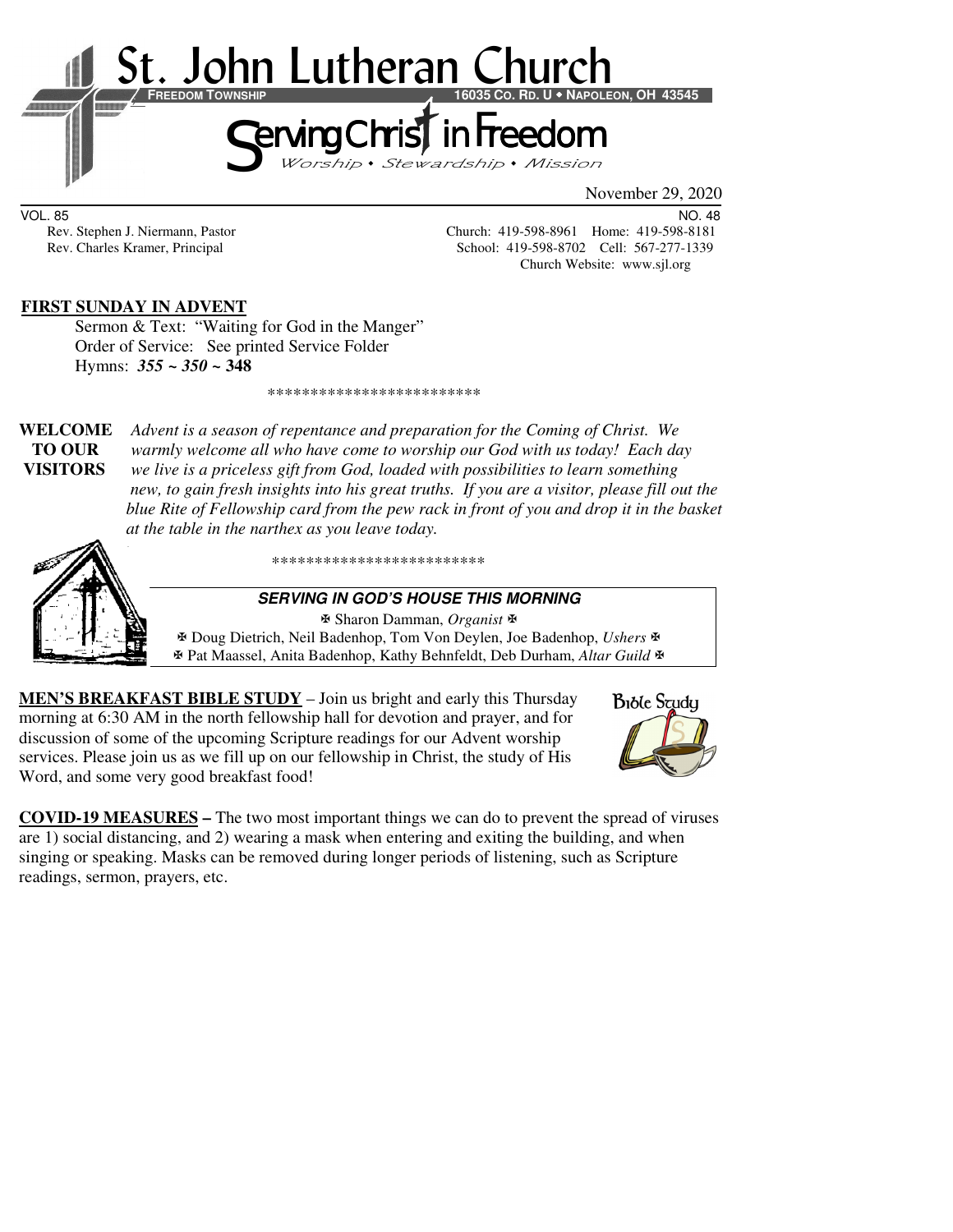| In God's House This Week<br>Online church calendar: https://74058984.view-events.com |         |                                                                       |  |  |  |
|--------------------------------------------------------------------------------------|---------|-----------------------------------------------------------------------|--|--|--|
| Date                                                                                 | Time    | <b>Activities</b>                                                     |  |  |  |
| Today                                                                                | 9:00 AM | <b>Worship Service</b>                                                |  |  |  |
|                                                                                      | 10:20AM | <b>Adult Bible Study</b>                                              |  |  |  |
| Mon.                                                                                 | 8:20 AM | Classes resume                                                        |  |  |  |
| Tues.                                                                                | 8:35 AM | <b>School Chapel</b>                                                  |  |  |  |
|                                                                                      | 5:00 PM | B-ball: Gr. 7&8 Girls; 6:00 PM Gr. 7&8 boys vs. BG Christian          |  |  |  |
|                                                                                      | 5:30 PM | <b>School Board Meeting</b>                                           |  |  |  |
|                                                                                      | 7:00 PM | <b>Stewardship Board Meeting</b>                                      |  |  |  |
| Wed.                                                                                 | 6:15 PM | Junior High Confirmation Class ( <i>until 7:30 PM</i> )               |  |  |  |
| Thurs.                                                                               | 6:30 AM | Men's Bible Breakfast in fellowship hall                              |  |  |  |
|                                                                                      | 7:00 PM | <b>Advent 1 Worship Service</b>                                       |  |  |  |
|                                                                                      |         | Offering: Shepherd's Canyon Retreat Center                            |  |  |  |
|                                                                                      |         | Ushers: Dave Myles, Tim Badenhop, Denny Bockelman                     |  |  |  |
|                                                                                      |         | Altar Guild: Pat Maassel, Anita Badenhop, Kathy Behnfeldt, Deb Durham |  |  |  |
| Sat.                                                                                 | 10:00AM | B-ball: Gr. 4-6 Girls; 11:00 AM Gr. 4-6 Boys; 12:00 PM Gr. 7&8 Girls; |  |  |  |
|                                                                                      |         | 1:00 PM Gr. 7&8 boys @ Trinity - Toledo                               |  |  |  |
| Sun.                                                                                 | 9:00 AM | <b>Communion Service</b>                                              |  |  |  |
|                                                                                      | 10:20AM | Voters' Meeting (see bulletin note)                                   |  |  |  |
| Mon.-<br>Sat.                                                                        | 7:30 AM | Morning Meditations, WONW 1280 AM                                     |  |  |  |

## **FOR THOSE LISTENING FROM THE PARKING LOT**

#### **Pick up your bulletin and service by driving through the carport before worship You can give your offering to the deacon at the same time Tune your FM radio to 87.7**

#### **MATTERS FOR PRAYER** – Please keep these people in your prayers:

- Shut-Ins: *Norma Damman, Renetta Homan,* and *Lester Rabe*
- *Melba Elling, Lorna Von Deylen*, and *Ruth Mahnke*, at Genacross Lutheran Home
- *Evelyn Rohrs,* at Assisted Living Genacross Lutheran Home
- *Harold Behrmann,* at Fulton Manor, Wauseon
- *Donald Badenhop,* at Vancrest Nursing Care Facility, Holgate
- *Donald Landry,* residing at the Ohio Veteran's Home, Sandusky
- Armed Services: *Justin Atkinson, Jason Rohrs*, *Emily Schroeder, Connor Gerken, Seth Handy, Jared Dishop*
- *Sue Hurst, Rev. Logan Scheiwe, Bev Nelson,* and *Peter Gerken*, for health issues related to cancer
- *Annetta Rosebrock,* recuperating at home now after a brief stay at Northcrest Nursing & Rehab
- *Marian Dickmann,* at Henry County Hospital recuperating after hip surgery
- *Crew* and *Elliot Gerken,* born prematurely and in the NICU at Riverside Hospital, Columbus
- *Pastor Larry Yaw and Family,* all testing positive for Covid recently. May God protect them thru these trying times.
- *Arlene Wallace,* recuperating and rehabbing at Fairlawn Nursing & Rehab Archbold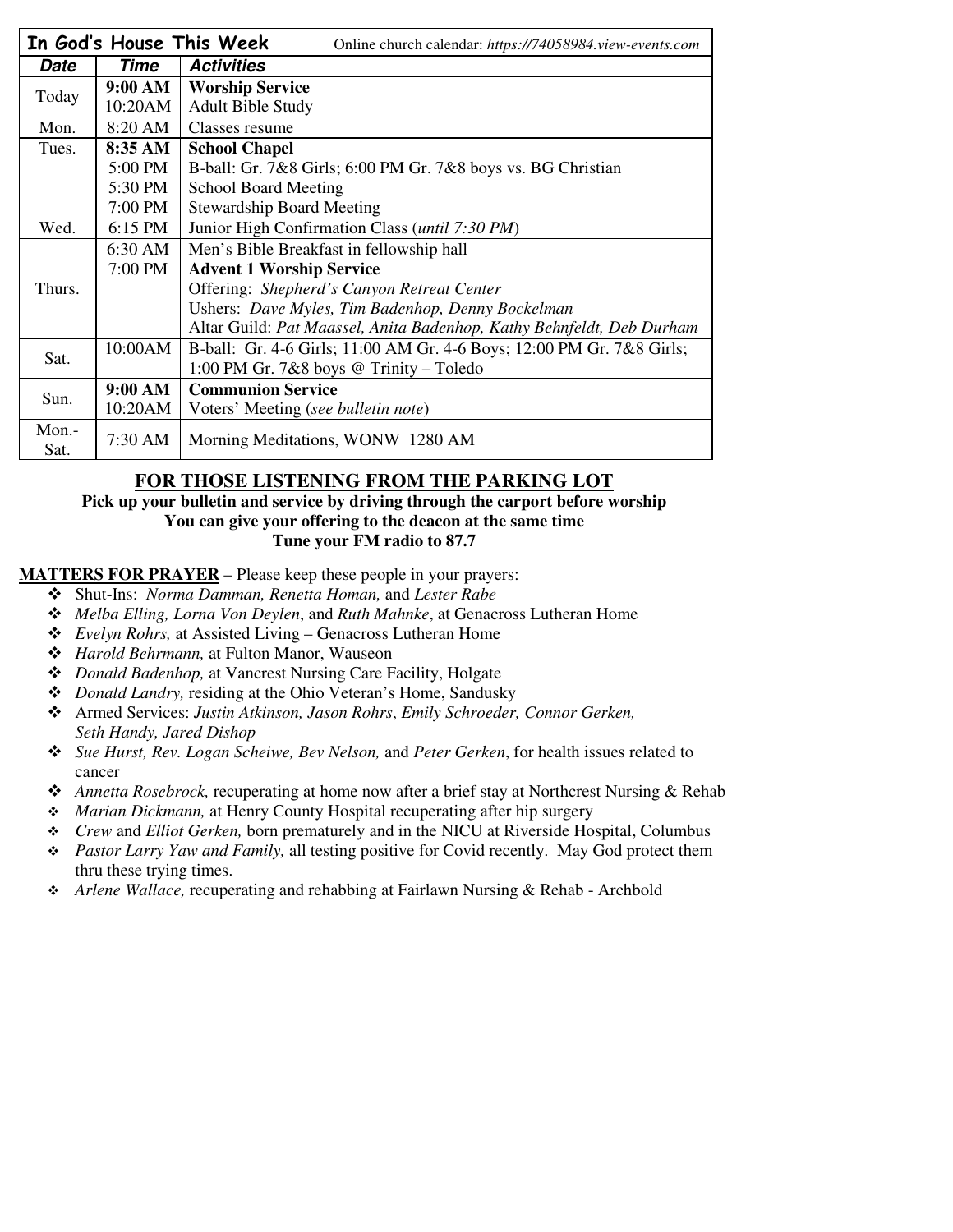## **BIBLE STUDY TODAY POLITICS IS DRIVING ME CRAZY!**

**Whew, what a week it has been!** Did your candidate win? Or lose? How are you feeling about the outcome of the elections? And how do we, as Christians and as the church, deal with whatever new political realities we may be facing as a consequence of the elections?



How should a Christian view politics? How do we respond to the present

political climate? How can a Christian find hope even when he or she is overwhelmed with the thought, **"Politics is driving me crazy!"?** This Bible study offers a note of hope as it reminds us that God has absolute rule over all things. Join us TODAY after worship for a cup of 'Joe,' and God's Word!

**VOTERS' MEETING** will be Sunday, December 6 after the Worship Service, and will be held in the Fellowship Hall. On the agenda as of today is: *1) Election of Officers; 3) Approval of 2021 Budget*.

# God in the Manger - Advent 2020

 $\overline{1}$ 

 This year's advent theme, for both the Thursday and Sunday services, is: **"God in the Manger."** It is the greatest mystery of our faith that the infinite God would come down and occupy the finite space of a baby's body, laid in a manger. The wonder of it!

 Please note that because of changes due to the Covid pandemic, we will not have the traditional Wednesday evening Advent services this year. Instead, we will continue with the Sunday and Thursday schedule. Here is our schedule for the year…

| Date:                     | Theme:                                | Offering:                       |
|---------------------------|---------------------------------------|---------------------------------|
| <b>Nov 29 &amp; Dec 3</b> | "Waiting for God in the Manger"       | <b>Shepherd's Canyon Retr</b>   |
| Dec $6 & 10$              | "The Mystery of God in the Manger"    | <b>Church Vocation Students</b> |
| Dec 13 & 17               | "The Redemption of God in the Manger" | National Youth Gathering        |



**ADVENT DOOR OFFERINGS** – During the season of Advent, we will receive a door offering at each service in lieu of the special offerings we would usually receive at the special Wednesday Advent services. **It has long been our custom at St. John to use the special offerings of Advent and Lent to support various missions and benevolences**, and we didn't want to drop that tradition this year because of Covid-19. These special offerings, along with your "Rite of Fellowship" card, may be deposited into the baskets at each sanctuary door. *(Regular offerings will be received as always in the offering plates on the table in the narthex.)* 

**NEXT STAINED GLASS WINDOW TO BE INSTALLED** - If everything stays on schedule, the next stained glass window is slated to be installed later this week. This beautiful window is based on John 11 and the raising of Lazarus from the dead. We are thankful to God that Sue Hurst, in the midst of her cancer battle, is able to persevere and to express her faith and ours in this beautiful medium of glass, lead and paint.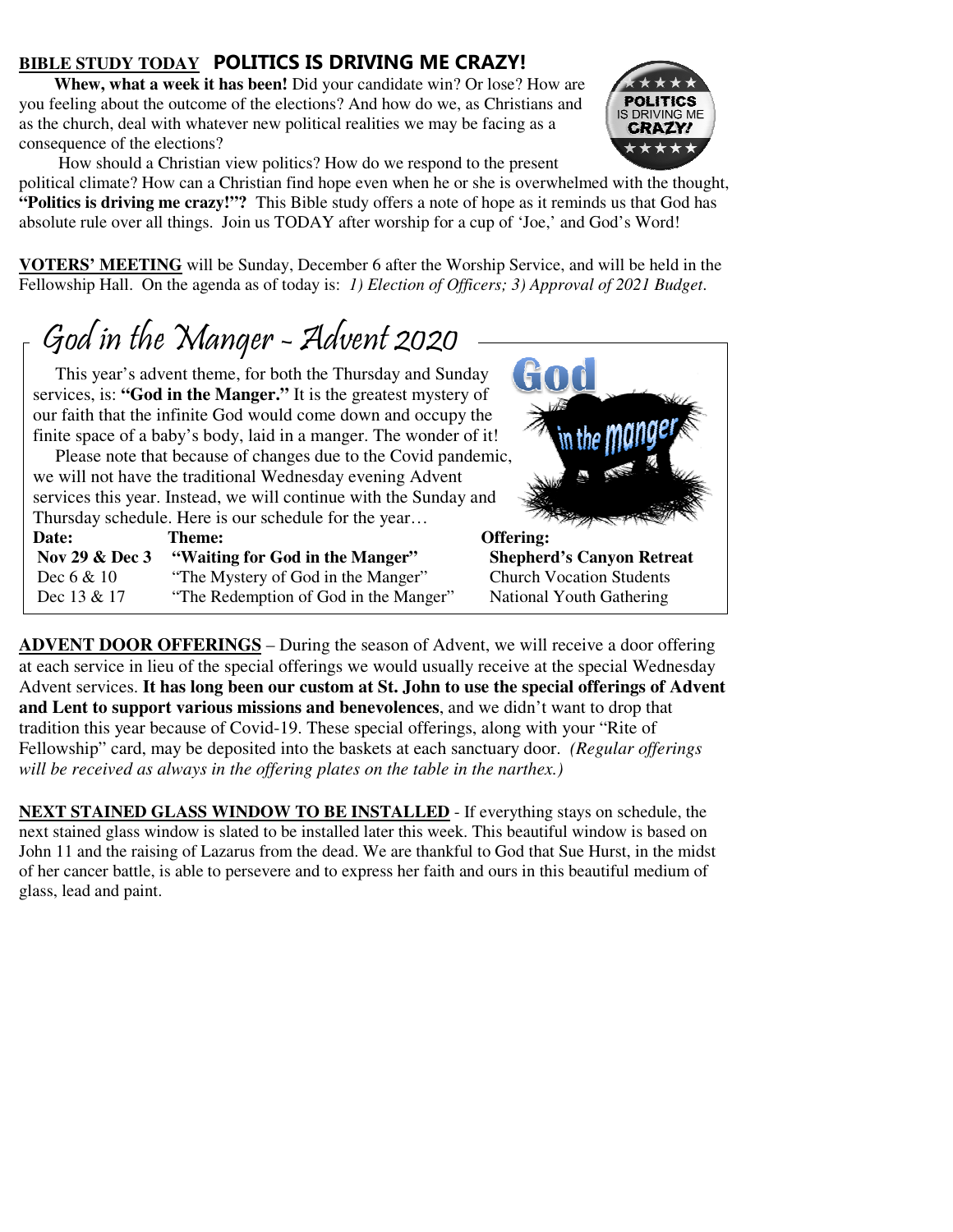## **CHRISTMAS CHILDREN'S SERVICES 2020 – UPDATE!!!**

**THE PLAN** --- This year, due to Covid, we are planning a very special and very different kind of children's Christmas service.

- **Speaking parts will be assigned this week.** 
	- ~ Families of public school students should have been contacted by phone to confirm their children's participation. Call us Monday if you haven't been contacted yet.
	- ~ SJLS students will be asked this week to confirm their participation in this service
- **Scripts will be distributed.** 
	- ~ Public school students will receive their script pages via email
	- ~ SJLS students will receive their script pages in school
- **We will video record all the children's spoken parts.** 
	- ~ Public School Student will record on Saturday morning, Dec. 12 at 10:00 a.m.
	- ~ SJLS students will record during a school day

**THE SERVICE** --- The Children's Christmas Service will be on **Sunday morning, Dec. 20.** During this service the congregation's children will tell us the wondrous Christmas story via their video snippets. The congregation will round out the service with the singing of the hymns and carols of Christmas.

**WOMEN OF FREEDOM & COVID:** It has been decided by the officers of the Women of Freedom to suspend the monthly meetings of the group until such time as Covid-19 becomes less of a health issue for our members. An announcement will be made at church and in the bulletin at such time as meetings will again be started up. Please contact *Karan Niebergall* or *Nancy Hogrefe* with any questions or concerns. Thank you!

**LIST OF 2021 CHURCH OFFICE NOMINATIONS***: (as of the printing of this bulletin)*

**ELECTED: Vice Pres.** – *Jerry Short;* **Treasurer** – *Cathy Gerken\** **Financial Trustee** – *Pat Mahnke;* **Elder** – *Dave Von Deylen, vacant* **Stewardship Board** – *Char Weber, Kelly (Dietrich) Sonnenberg*  **Board of Education** – *Eric Riefers, Kara (Sausser) Cowell, Blake Miller*  **Alt. Delegate Synod –** *Peter Gerken\** **APPOINTED: Secretary** – *Deb Durham\*;* **Church Deacon** – *vacant* **Trustee** – *Brad Rosebrock (Sarah), David Badenhop;* **Cemetery Sexton** – *Ben Kruse\** **Cemetery Board** – *Lucas Damman, Joe Hesterman, vacant*  **Asst. Sunday School Supt**. – *Tracy Weber*

**NOTE**: *The \* indicates current office holder*. As you can see, there are still ballot spots that need filled, so please consider serving and contact *Pastor Niermann* or the church office. Installation of newly elected or appointed officers for 2021 will be conducted in the Jan. 3<sup>rd</sup> Sunday Service.

**CHRISTMAS CARDS**: Check out the table in the hallway by the cry room! The Women of Freedom have put out boxes of Christmas Cards for sale. The dish cloths are also available. Contact *Mabel Bischoff*, *Lois Rosebrock*, or *Karan Niebergall*.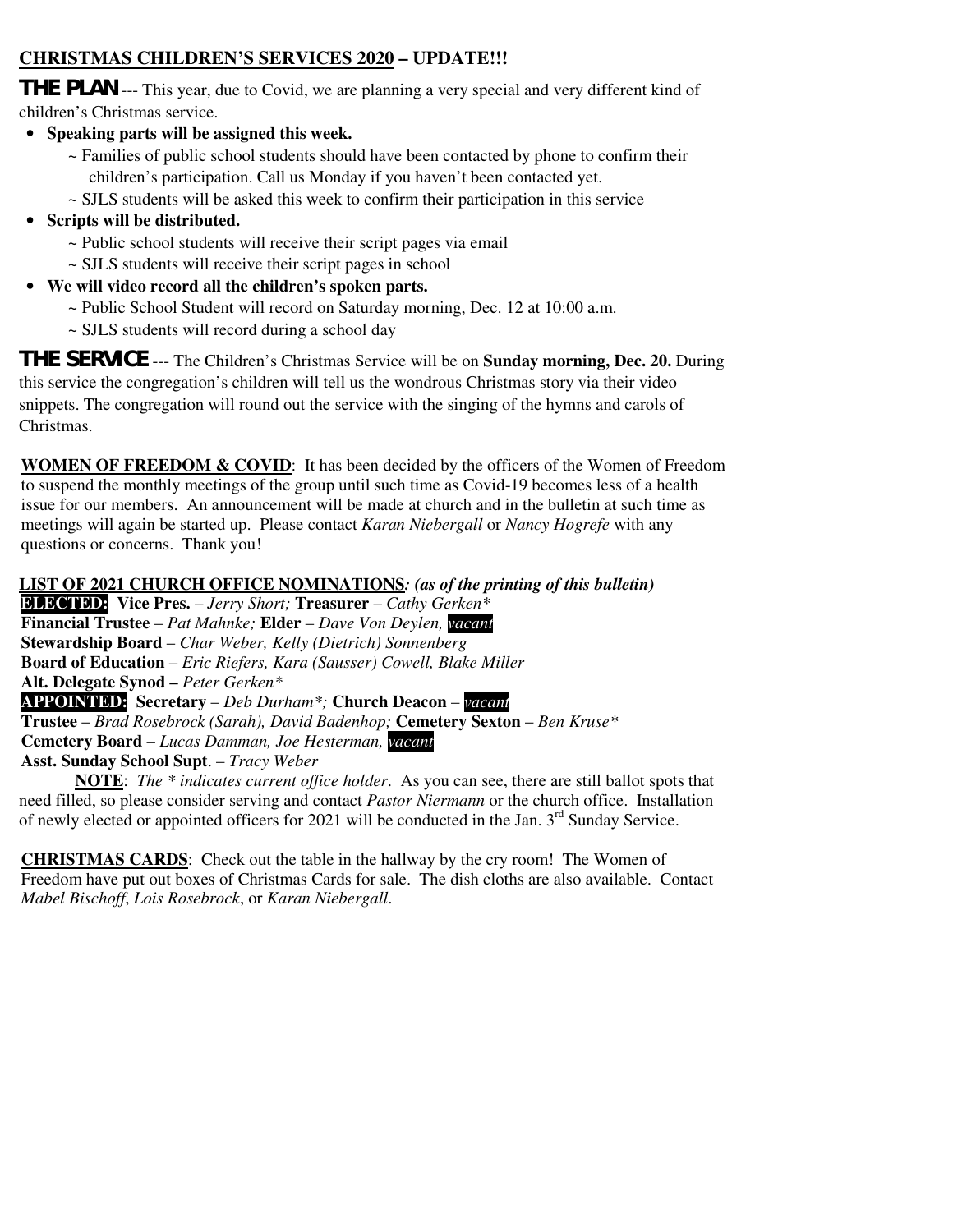**CHRISTMAS GIFT IDEA** – Looking for a Christmas gift idea? The Women of Freedom have beautiful Rada Cutlery available (*knives, servers, pizza cutters, vegetable peelers, etc*). These items are not on display for safety reasons. Contact any of the following: *Mabel Bischoff*, *Nancy Hogrefe,* or *Karan Niebergall* if you would like to see or purchase any of these items.

**USHER, AND ALTAR GUILD SIGN-UP** – We are preparing the 2021 usher, and altar guild schedules so this is the time to sign-up at the table in the narthex. If you are interested in serving God's people here at St. John in a way that is much needed and appreciated, would you consider joining a team? A few people have dropped out over the past year and so we ask you to consider signing up for one of these teams. The sign-up deadline is Sunday, Dec. 13<sup>th</sup>. *You do not need to sign up again if you are currently serving as an usher or are on an altar guild team.* 

 Due to Covid, we will be suspending the Greeter sign-up for 2021. Thank you all for your service as a greeter in the past.

| <b>FINANCIAL FACTS: Home Fund</b> |                                       | Synod & Missions | <b>Building Fund</b> |
|-----------------------------------|---------------------------------------|------------------|----------------------|
| Weekly Need                       | \$9,792.78                            | \$500.00         | \$961.54             |
| Rec'd 11/22/20                    | \$13,956.00                           | \$230.00         | \$375.00             |
|                                   | $\textbf{ATTENDANCE:}$ Thursday – 26; | Sunday $-76$     |                      |

**2021 OFFERING BOXES**: Offering envelope boxes will be available in early December. The financial commitments you make as well as how you contribute are between you and God. The church provides offering envelopes to our members in order to promote faithful and joyful giving as well as to serve as a means to record member contributions throughout the year for charitable tax purposes. Due to the costs of these envelope boxes, members who elect to not use their envelopes over the course of two years (*for whatever reason*) will no longer be issued a box of envelopes. If at any time such a member would like to resume using envelopes, please contact *Mary Kossow*, Finance Trustee.

**REDEDICATION OF THE "NEW" OLD SCHOOL DELAYED**: The Church Council voted to delay the rededication of our new ministry facility in the old school building to allow more time for the congregation to have input on the naming of the building. Our plans are to continue receiving suggested names through December. The Council will narrow the list and then present the options at the January Voters' Meeting for a vote.

 **So please turn in your suggestions for the naming of this wonderful new facility!** 

#### **THREE WAYS TO GIVE AN OFFERING**

- Deposit your offering in the narthex when you come to worship, or if you're listening to the FM broadcast, give your offering to the usher or deacon when they hand you your bulletin.
- Use the '**Give Now'** online giving page a link (the blue button) is on our website.
- Mail your offering to the church.

**DECORATING FOR CHRISTMAS**: The School Board would like to ask for volunteers to help decorate the sanctuary this year. They will be putting up decorations on Tues., Dec.  $1<sup>st</sup>$  at 5:30 PM, prior to their School Board meeting. Please consider giving an hour or two of your time to help.